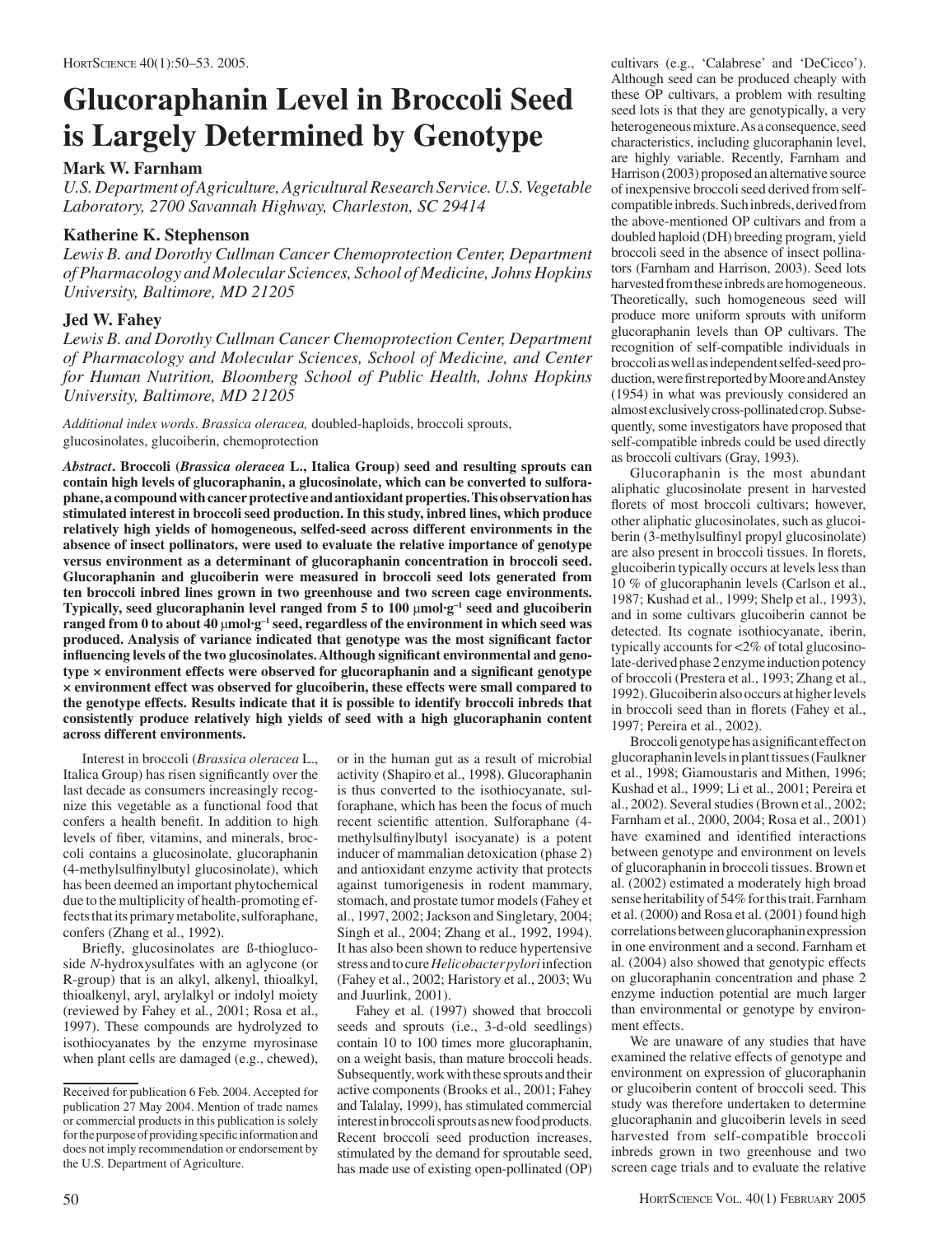influences of genotype versus environment in determination of the levels of these compounds in broccoli seed.

#### **Materials and Methods**

*Plant material***.**Eleven broccoli entries were previously grown and described in two greenhouse and two screen cage tests wherein seed production was evaluated (Farnham and Harrison, 2003). Three inbred entries were derived from the OP cultivars DeCicco, Atlantic, and Italian Green Sprouting; these inbreds were designated USVL102, USVL103, and USVL104, respectively. Seven other inbreds, including USVL020, USVL028, USVL036, USVL043, USVL049, USVL062, and USVL093, are DH lines developed by one of us (Farnham, 1998). All of these entries were shown to be self-compatible lines that produce viable seed in the absence of insect pollinators. Certain of these lines produced relatively large and consistent amounts of seed compared to others (Farnham and Harrison, 2003). An additional entry grown in the previous study was the  $F<sub>1</sub>$ hybrid cultivar Pinnacle. It was a poor seed producer, but upon selfing, it yielded small numbers of viable seed.

*Greenhouse and screen cage trials*. Two greenhouse trials conducted in 1998–99 and 1999–2000 and two outdoor screen cage trials conducted in 1999–2000 and 2000–01 at Charleston, S.C., were described in detail previously (Farnham and Harrison, 2003). All trials were arranged in randomized complete block designs. In the greenhouse, plants were arranged in five blocks (replications), each containing 12 plants (one for each entry), randomly arranged within a block and spaced so as not to be in contact with one another. Screen cage experiments were arranged such that each of three cages was considered a block. Growth of plants, harvesting, and handling of seed were all described previously (Farnham and Harrison, 2003). When plants reached a stage at which 50% of the siliques were yellow to brown, all siliques were harvested by cutting the mature racemes from the plants and placing them in paper bags. Bags with harvested siliques were left in the greenhouse and dried for about 2 weeks. All seed was then manually threshed out of siliques and nonseed trash was removed. Seeds were placed in envelopes and allowed to dry further at  $25^{\circ}$ C and  $< 50\%$ relative humidity. After two weeks, seed was moved to a seed storage facility at 10 °C and 50% RH for 4 weeks and then weighed.

*Preparation and glucosinolate analysis of seed extracts.* Broccoli seed extracts were prepared essentially as described in Fahey et al. (1997). Briefly, about 100 mg of seed (about 20 to 25 seeds) from each seed lot was homogenized in a 10-fold excess (vol/wt) of triple solvent (equal volumes of DMSO, dimethylformamide, and acetonitrile), and an aliquot was removed for HPLC analysis. Analytical detection of glucosinolates was performed on a Waters HPLC (Waters Corp., Milford, Mass.) using a 3  $\mu$ m, 4.6  $\times$  100 mm polyhydroxyethylaspartamide column (PolyLC Corp., Columbia, Md.) run under

HORTSCIENCE VOL. 40(1) FEBRUARY 2005 51

isocratic conditions at 2 mL·min–1 using ammonium formate at a final concentration of 30 mM and at pH 5.4, in 85% acetonitrile : 15% water (Troyer et al., 2001), with the photo diode array detector set at 235 nm. Retention times for elution of glucoraphanin and glucoiberin under these conditions was about 12 and 13 min, respectively, with a response factor of 170,000  $\mu$ V·s<sup>-1</sup>·nmol<sup>-1</sup>, based on a crystalline sinigrin standard (Sigma-Aldrich Chemical Co.). Confirmation of identity was made by comparison with standards whose identity was verified by HPLC, spectrophotometry and mass spectrometry (Troyer et al., 2001; Prestera et al., 1996). The *m/z* for the molecular ions of glucoraphanin and glucoiberin were 436 and 422 amu respectively, by electrospray mass spectrometry on a mass spectrometer (model API 150EX; Applied Biosystems, Foster City, Calif.), in accordance with expectations.

*Statistical analysis.* Analysis of Variance was conducted using Proc GLM of SAS (release 6.12, SAS Institute, Inc., Cary, N.C.). Data for total seed weight per plant were analyzed as described previously (Farnham and Harrison, 2003). Total yield of glucoraphanin and glucoiberin per plant was calculated for each experimental unit by multiplying glucosinolate concentration by seed weight. Glucosinolate concentrations and yields per plant were assessed in a combined analysis of all trials to test for significant environment, genotype, and genotype by environment effects. In addition, these characteristics were evaluated for each individual environment specifically, to assess genotype effects. Glucoraphanin and glucoiberin concentrations of all entries in a given environment were also ranked, and a Spearman rank correlation was conducted under Proc Corr of SAS to compare ranks between environments.

#### **Results and Discussion**

Farnham and Harrison (2003) previously demonstrated that OP cultivar-derived selections and DH lines can be good sources of selfed broccoli seed. They identified two OP cultivar-derived lines (USVL102 and 104) and two DH lines (USVL062 and USVL093) that produced relatively high and consistent seed yields in two greenhouse and two screen cage environments. The objective of the study reported upon herein was to evaluate the relative importance of genotype and environment as determinants of glucoraphanin and glucoiberin concentration in broccoli seed and to evaluate total glucoraphanin and glucoiberin yields based on analysis of harvested seed.

Analysis of variance based on the combined analysis of data from all four environments indicates that broccoli genotypes varied significantly both in concentration and in per-plant yields of both glucoraphanin and glucoiberin (Table 1).

There were significant environmental and genotype × environment effects on glucoraphanin levels, but these were much smaller in magnitude than the effect of genotype alone (Table 1). These results are similar to those observed with mature broccoli florets (Brown et al., 2002; Farnham et al., 2003; Rosa et al., 2001) in which there was a pronounced genotype effect on level of glucoraphanin in the florets. A few other researchers (Carlson et al., 1987; Rangkadilok et al., 2002; Velasco and Becker, 2000) have evaluated genotype effects on seed glucoraphanin in *B. oleracea*, and concluded that different broccoli genotypes vary significantly in glucoraphanin concentration. Carlson et al. (1987) reported relatively small differences among broccoli seed lots from different environments, but Rangkadilok et al. (2002) reported a range of 44.2 to 274.1  $\mu$ mol·g<sup>-1</sup>. It is not possible to definitively differentiate among broccoli genotypes in any of these studies *post-facto* since the seed lots evaluated came from seed banks, and likely utilized varying production environments.

There were significant differences in seed glucoraphanin concentration among broccoli inbreds in every environment tested (Table 2). Seed glucoraphanin concentration ranged from <10 to 107.5  $\mu$ mol·g<sup>-1</sup>. There was an effect of environment with certain inbreds (i.e., USVL062 and USVL036), but it did not substantially affect their relative rankings (Table 2). For example, USVL049 had the second or third highest glucoraphanin in all environments, USVL028 was always seventh or eighth, USVL093 was always eighth or ninth, and USVL043 was always tenth or eleventh. Seed from the hybrid 'Pinnacle', which typically had the lowest seed yield, always had the highest glucoraphanin concentration. Spearman rank correlations of glucoraphanin concentrations between environments resulted in an average coefficient between environments of 0.92 that was highly siginificant, underscoring the consistency of these concentrations among the different environments. This is the first report that we are aware of showing that a) broccoli seed produced by different genotypes in a single environment have significantly different

Table 1. Mean squares from the analysis of variance (ANOVA) of glucoraphanin (GR) and glucoiberin (GI) seed concentrations (µmol·g–1) and total yields (µmol/plant) from seed evaluated in eleven broccoli genotypes grown in four environments.

|                               |     |              | Mean squares |            |             |  |  |  |
|-------------------------------|-----|--------------|--------------|------------|-------------|--|--|--|
|                               |     | <b>GR</b>    | GR           | GI         | GI          |  |  |  |
| Source                        | df  | concn        | vield        | concn      | yield       |  |  |  |
| Environment                   |     | $1,387.7**$  | 18,132.5*    | 22.83      | 373.7       |  |  |  |
| Replication (environment)     | 12  | 174.3        | 3.696.0      | 22.36      | 245.8       |  |  |  |
| Genotype                      | 10  | $11.990.1**$ | 131,070.5**  | 1,498.65** | $3,835.9**$ |  |  |  |
| Genotype $\times$ environment | 30  | $311.4**$    | 14,399.1**   | $37.02**$  | 253.5       |  |  |  |
| Error                         | 120 | 104.1        | 7.589.5      | 18.79      | 198.4       |  |  |  |
| Total                         | 175 |              |              |            |             |  |  |  |

\*,\*\*Significant at *P* ≤ 0.05 or 0.01, respectively.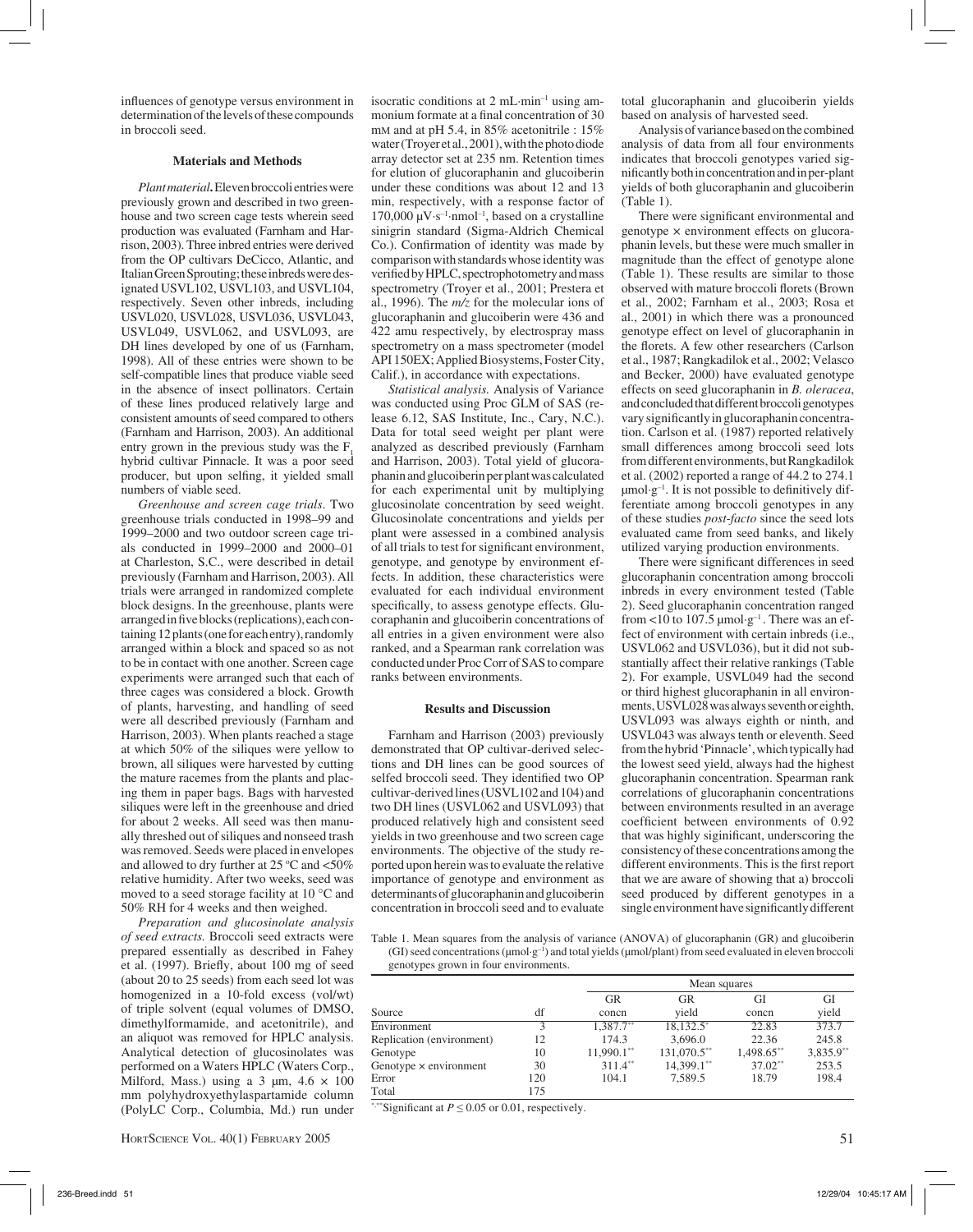Table 2. Mean glucoraphanin (GR) concentration (µmol·g<sup>-1</sup> seed) and total GR yield (µmol/plant) for seed harvested from self-compatible inbreds grown in two greenhouse and two outdoor cage environments.Sources of inbreds include open-pollinated (OP) varieties or doubled haploid (DH) populations. The hybrid (F1) 'Pinnacle' was included as a check.

|                       |           | Concn ( $\mu$ mol·g <sup>-1</sup> seed) |          |          | Yield (µmol/plant) |           |           |          |          |
|-----------------------|-----------|-----------------------------------------|----------|----------|--------------------|-----------|-----------|----------|----------|
|                       |           | <b>GH</b>                               | GH       | Cage     | Cage               | <b>GH</b> | <b>GH</b> | Cage     | Cage     |
| <b>Broccoli</b>       |           | 1999-                                   | $2000 -$ | $2000 -$ | $2001 -$           | 1999-     | $2000 -$  | $2000 -$ | $2001 -$ |
| inbred                | Source    | 2000                                    | 2001     | 2001     | 2002               | 2000      | 2001      | 2001     | 2002     |
| <b>USVL102</b>        | <b>OP</b> | 53.5                                    | 91.0     | 40.4     | 45.4               | 78.7      | 195.2     | 203.6    | 393.0    |
| <b>USVL104</b>        | <b>OP</b> | 52.3                                    | 72.5     | 57.6     | 64.6               | 188.7     | 439.0     | 300.7    | 232.8    |
| <b>USVL103</b>        | <b>OP</b> | 48.2                                    | 32.9     | 42.5     | 29.4               | 44.6      | 12.7      | 92.8     | 56.7     |
| <b>USVL049</b>        | DH        | 72.6                                    | 80.5     | 60.9     | 60.3               | 197.7     | 293.3     | 84.5     | 161.3    |
| <b>USVL062</b>        | DH        | 7.8                                     | 13.5     | 3.3      | 3.3                | 28.3      | 25.4      | 10.7     | 10.3     |
| <b>USVL093</b>        | DH        | 19.3                                    | 21.7     | 15.9     | 17.1               | 69.4      | 77.8      | 22.1     | 50.3     |
| <b>USVL020</b>        | DH        | 20.2                                    | 39.2     | 14.5     | 20.8               | 45.5      | 71.7      | 31.3     | 47.1     |
| <b>USVL028</b>        | DH        | 24.2                                    | 32.8     | 26.0     | 18.6               | 65.4      | 51.3      | 40.8     | 15.8     |
| USVL043               | DH        | 5.9                                     | 6.5      | 10.4     | 11.9               | 25.6      | 23.8      | 6.8      | 12.1     |
| USVL036               | DH        | 24.6                                    | 26.1     | 35.3     | 36.0               | 51.9      | 61.3      | 14.0     | 18.0     |
| Pinnacle              | F1        | 96.8                                    | 107.5    | 86.8     | 98.4               | 71.5      | 42.0      | 23.2     | 33.4     |
| $LSD$ <sub>0.05</sub> |           | 9.8                                     | 18.7     | 12.1     | 9.1                | 119.2     | 138.1     | 54.7     | 112.5    |

Table 3. Mean glucoiberin (GI) concentration (µmol·g<sup>-1</sup> seed) and total GI yield (µmol/plant) for seed harvested from self-compatible inbreds grown in two greenhouse and two outdoor cage environments. Sources of inbreds include open-pollinated (OP) varieties or doubled haploid (DH) populations. The hybrid (F1) 'Pinnacle' was included as a check.

|                       |           |                    | Concn ( $\mu$ mol·g <sup>-1</sup> seed) |                  |                  | Yield (µmol/plant) |                       |                  |                  |
|-----------------------|-----------|--------------------|-----------------------------------------|------------------|------------------|--------------------|-----------------------|------------------|------------------|
| <b>Broccoli</b>       |           | <b>GH</b><br>1999- | GH<br>$2000 -$                          | Cage<br>$2000 -$ | Cage<br>$2001 -$ | <b>GH</b><br>1999- | <b>GH</b><br>$2000 -$ | Cage<br>$2000 -$ | Cage<br>$2001 -$ |
| inbred                | Source    | 2000               | 2001                                    | 2001             | 2002             | 2000               | 2001                  | 2001             | 2002             |
| <b>USVL102</b>        | <b>OP</b> | 10.2               | 0.0                                     | 0.0              | 0.0              | 8.4                | 0.0                   | 0.0              | 0.0              |
| <b>USVL104</b>        | <b>OP</b> | 0.5                | 0.0                                     | 0.0              | 0.0              | 3.7                | 0.0                   | 0.0              | 0.0              |
| <b>USVL103</b>        | <b>OP</b> | 11.6               | 12.2                                    | 10.3             | 12.5             | 6.9                | 4.5                   | 28.2             | 18.5             |
| <b>USVL049</b>        | DH        | 0.0                | 0.0                                     | 0.0              | 0.0              | 0.0                | 0.0                   | 0.0              | 0.0              |
| <b>USVL062</b>        | DH        | 5.1                | 15.3                                    | 3.3              | 4.2              | 18.9               | 26.3                  | 13.1             | 12.8             |
| <b>USVL093</b>        | DH        | 4.7                | 5.9                                     | 6.3              | 7.1              | 17.9               | 21.6                  | 8.9              | 20.3             |
| <b>USVL020</b>        | DH        | 1.9                | 4.1                                     | 1.8              | 2.1              | 4.2                | 8.4                   | 3.7              | 4.8              |
| <b>USVL028</b>        | DH        | 29.3               | 39.4                                    | 38.5             | 31.6             | 77.7               | 61.7                  | 59.0             | 24.4             |
| <b>USVL043</b>        | DH        | 2.3                | 2.8                                     | 4.2              | 3.8              | 9.8                | 10.5                  | 2.7              | 3.9              |
| <b>USVL036</b>        | DH        | 7.9                | 8.8                                     | 12.5             | 11.1             | 16.6               | 20.2                  | 4.9              | 5.7              |
| Pinnacle              | F1        | 0.0                | 0.0                                     | 0.0              | 0.0              | 0.0                | 0.0                   | 0.0              | 0.0              |
| $LSD$ <sub>0.05</sub> |           | 7.7                | 4.7                                     | 3.1              | 5.4              | 21.4               | 19.8                  | 18.1             | 10.5             |

glucoraphanin concentrations and b) expression of this trait is consistent across different environments.

Total per-plant yield of glucoraphanin parallels results for glucoraphanin concentration, although separation of means was less pronounced for this characteristic (Table 2). Farnham and Harrison (2003) noted that plant-to-plant seed yield variation resulted in relatively high coefficients of variation for varieties in which seed weight was measured. Because total per-plant glucoraphanin yield is the product of seed weight and glucoraphanin concentration, the high seed weight variances also made separation of glucoraphanin yield means problematic. Although most lines did not yield significantly different amounts of glucoraphanin, USVL102, USVL104, and USVL049 usually had significantly greater yields than all the others (Table 2). Except for a few environments, these inbreds had >10-fold greater mean glucoraphanin yields than the lowest yielding inbreds. In general, seed from these three inbreds exhibited relatively high glucoraphanin concentration combined with a moderate to high seed yield.

USVL043 and USVL062 usually exhibited the lowest glucoraphanin yields (Table 2). 'Pinnacle' too, exhibited low glucoraphanin yield even though it always had high concentrations; this was a consequence of very low seed yields. Apparently, good seed yields with USVL043 and USVL062 did not compensate for their low glucoraphanin concentration, and they yielded relatively little glucoraphanin. Likewise, high concentrations for 'Pinnacle' failed to compensate for this cultivar's low seed yield. The high concentration of glucoraphanin in 'Pinnacle' may result from deposition of glucoraphanin into a very limited seed sink. Unlike seed from inbred lines evaluated in this study, seed harvested from 'Pinnacle' is  $F_2$  seed, and thus, there is a high level of heterozygosity in its seed lots.

Rangkadilok et al. (2002) measured higher seed glucoraphanin concentrations (i.e., >100  $\mu$ mol·g<sup>-1</sup>) in most of their entries than we report for self-compatible inbreds herein. However, it appears that most of the entries measured by Rangkadilok et al. (2002) are either  $F_1$ hybrids or the more common type of broccoli inbred that is self-incompatible. The highest concentrations we observed for 'Pinnacle' and those observed by Rangkadilok et al. (2002) may occur due to hybrid vigor for glucoraphanin concentration or due to the [observed] elevation in concentration when seed yield is limited. This, in turn, could explain the high levels in self-incompatible inbreds that will only produce limited seed when bud pollinations are conducted.

Unlike the results observed for glucoraphain, there were no significant effects of environment on glucoiberin concentration or yield (Table 1). In addition, only glucoiberin concentration had a significant genotype ×

environment interaction. Since it is generally a minor component of broccoli tissues, glucoiberin was not specifically evaluated in most previous studies. Self-compatible inbreds analyzed herein exhibited relatively consistent glucoiberin concentrations across the four environments (Table 3). Except in a few instances, mean concentration and rank of entries did not change significantly. For instance, glucoiberin was never detected in USVL049 or 'Pinnacle', and glucoiberin concentration was always highest (about 30  $\mu$ mol·g<sup>-1</sup> or higher) in USVL028. In three out of four environments, glucoiberin was also not detected in USVL102 or USVL104. The only significant shifts for glucoiberin were a moderate concentration in the 1998-99 greenhouse for USVL102 and a moderate level in USVL062 in the 2000 greenhouse. Although the average coefficient (0.82) from Spearman rank correlation of glucoiberin concentration between environments was lower than for glucoraphanin, it was still highly significant. As with glucoraphanin, these data for glucoiberin show that seed produced by different broccoli genotypes in a single environment exhibit significantly different glucoiberin concentrations that tend to be consistent when compared across different environments.

Trends for glucoiberin yields were similar to those for their concentrations (Table 3). As with glucoraphanin, mean separations for glucoiberin yields were less effective than those